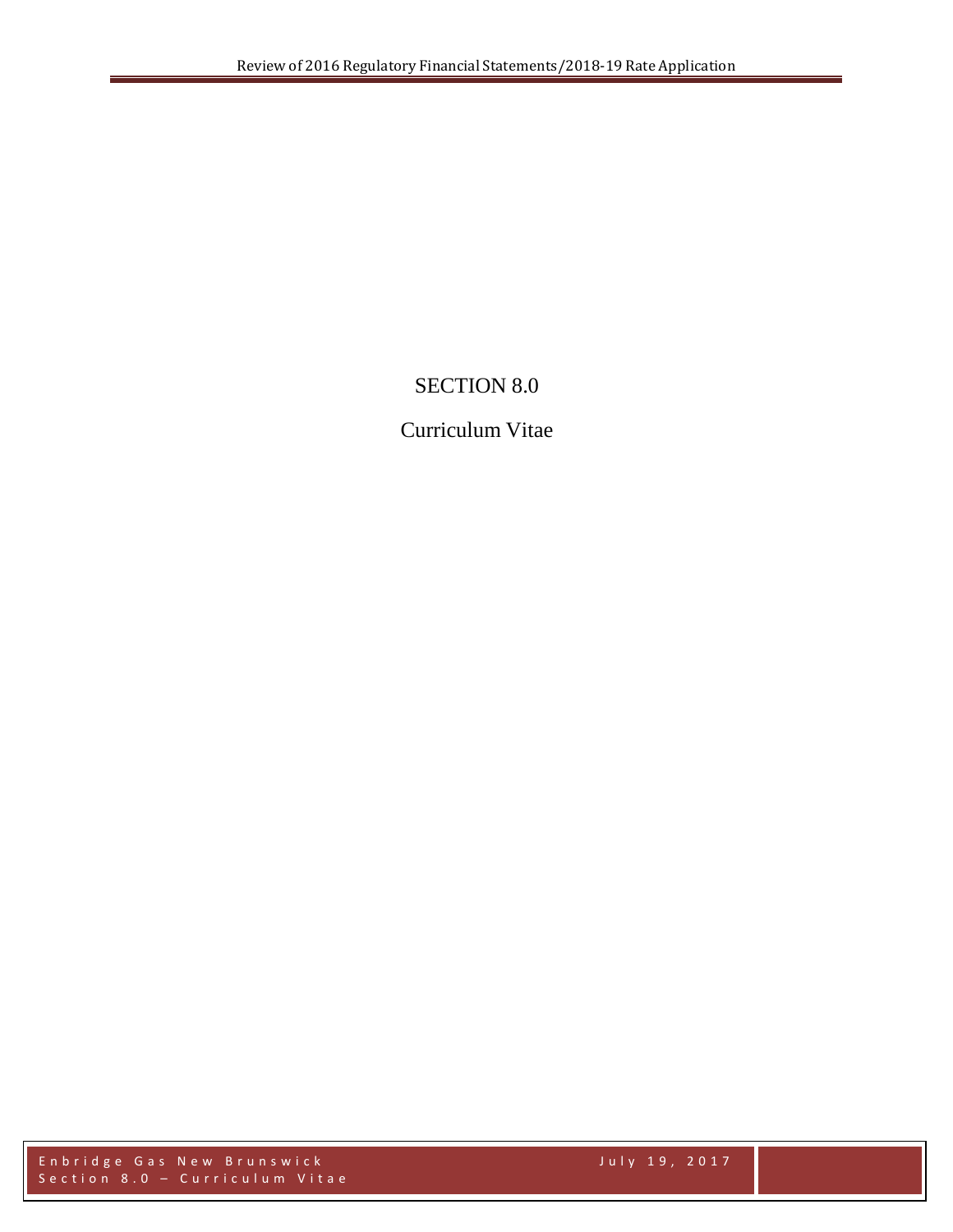## **Gilles Volpé**

#### **EDUCATION**

1988 Bachelor of Business Administration, University of New Brunswick

#### **BUSINESS EXPERIENCE**

#### **2009– Present Enbridge, Fredericton, NB**

|             | $2016$ – Present                        | General Manager, Enbridge St. Lawrence Gas<br>Massena, NY                                                                                                                                   |  |
|-------------|-----------------------------------------|---------------------------------------------------------------------------------------------------------------------------------------------------------------------------------------------|--|
|             |                                         | Responsible for providing overall strategic and policy<br>direction for ESLG and for overseeing its ongoing<br>development and operations.                                                  |  |
|             | $2012$ – Present                        | General Manager, Enbridge Gas New Brunswick<br>Fredericton, NB                                                                                                                              |  |
|             |                                         | Responsible for providing overall strategic and policy<br>direction for EGNB and for overseeing its ongoing<br>development and operations.                                                  |  |
|             | 2009-2012                               | Manager, Customer Experience                                                                                                                                                                |  |
|             |                                         | Member of the Senior Management Group, responsible<br>for delivery of the overall<br>customer<br>experience,<br>including installations, service, billing, and customer<br>care activities. |  |
| 1988 - 2008 | <b>NBTel/Bell Aliant, New Brunswick</b> |                                                                                                                                                                                             |  |
|             | 2007-2008                               | General Sales Manager - Wholesale Carrier Services                                                                                                                                          |  |
|             |                                         | Responsible for Bell Aliant's wholesale and carrier suite<br>of services to national and international telecom carriers.                                                                    |  |
|             | 2006-2007                               | Team Lead - Customer Engagement, IP Evolution Team                                                                                                                                          |  |
|             |                                         | Responsible for the development and implementation of<br>the IP Evolution professional services practice.                                                                                   |  |
|             | 2005-2006                               | <b>Industry Sales Manager-Education</b>                                                                                                                                                     |  |
|             |                                         |                                                                                                                                                                                             |  |

Responsible for the sales and service development strategy in the development of ICT solutions for the Education industry in Atlantic Canada.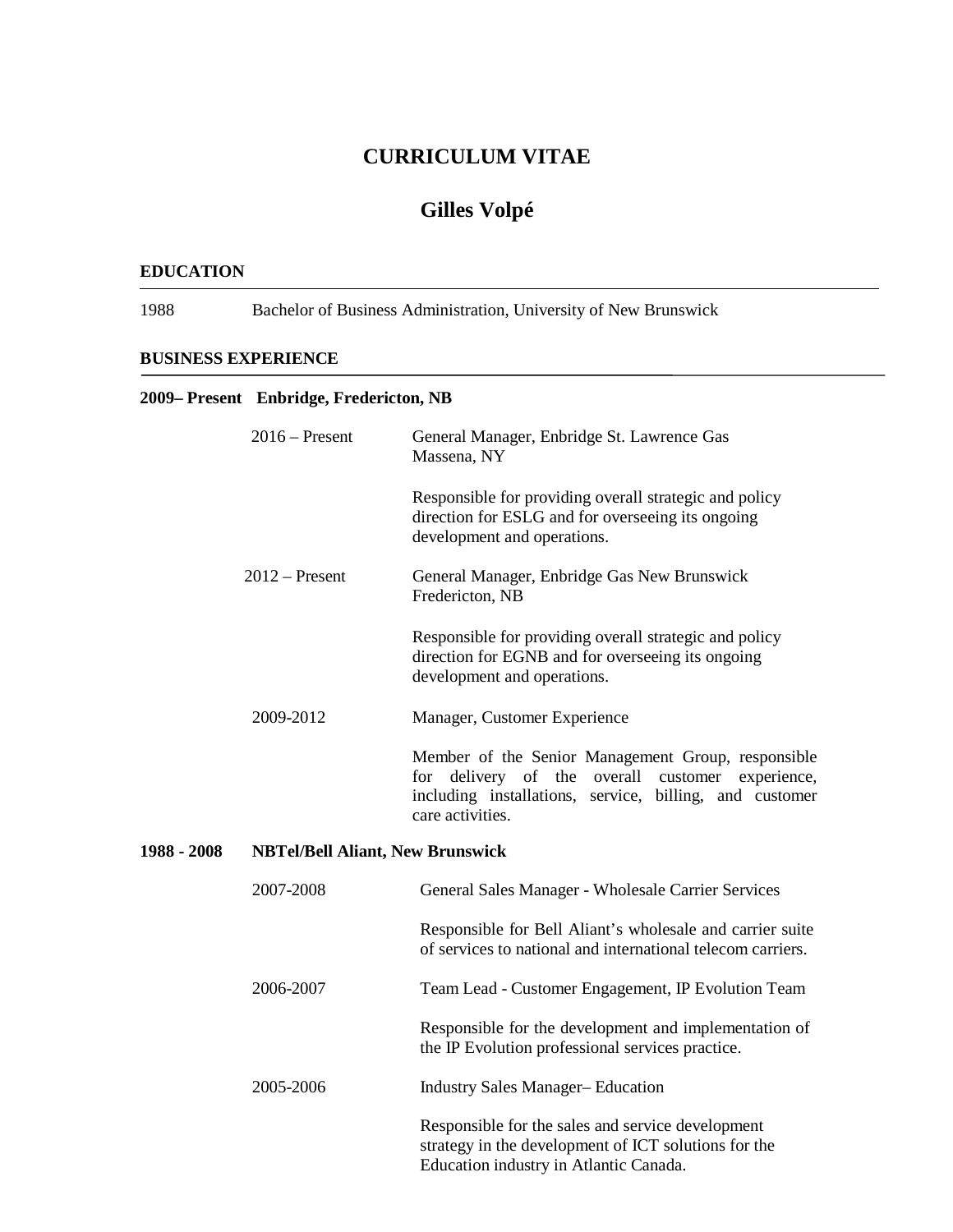| 1996-2005 | Director- Government of New Brunswick Accounts                                                                                                 |  |
|-----------|------------------------------------------------------------------------------------------------------------------------------------------------|--|
|           | Responsible for the Province of New Brunswick, in the<br>development and sales of ICT based solutions and<br>services.                         |  |
| 1988-1995 | Various Other Positions within NBTel                                                                                                           |  |
|           | Including Senior Industry Manager – Education,<br>Multimedia Applications Manager, District Sales<br><b>Manager, Communications Consultant</b> |  |

#### **REGULATORY EXPERIENCE**

| New York State Public Service                      | Engaged in proceedings for a franchise area expansion                                                                                               |
|----------------------------------------------------|-----------------------------------------------------------------------------------------------------------------------------------------------------|
| Commission                                         | rate filing.                                                                                                                                        |
| New Brunswick Energy and<br><b>Utilities Board</b> | Appeared as a witness in regulatory proceedings,<br>representing EGNB on matters related to rates, rate<br>review and the rate setting methodology. |

#### **OTHER EXPERIENCE**

| 2003-2008 | Member of the New Brunswick Research and Productivity Council (RPC) Board<br>of Directors                |
|-----------|----------------------------------------------------------------------------------------------------------|
| 2002-2003 | President of New Brunswick Information Technology Week, as part of Industry<br>Canada's National IT Week |
| 2001      | Member of the Government of Canada Millennium Scholarships New Brunswick<br>Review Committee             |
| 1998      | Senior Consultant, NBTel Global Inc, Sydney Australia                                                    |
| 1996-1997 | Member of the Board of Directors, New Brunswick Training Group Inc                                       |
| 1994-2000 | Co-President and member of the Board of Directors of Dialogue New Brunswick                              |
| 1993-1994 | President (1993-1994) of the Board of Junior Achievement of the Republic of<br>Madawaska                 |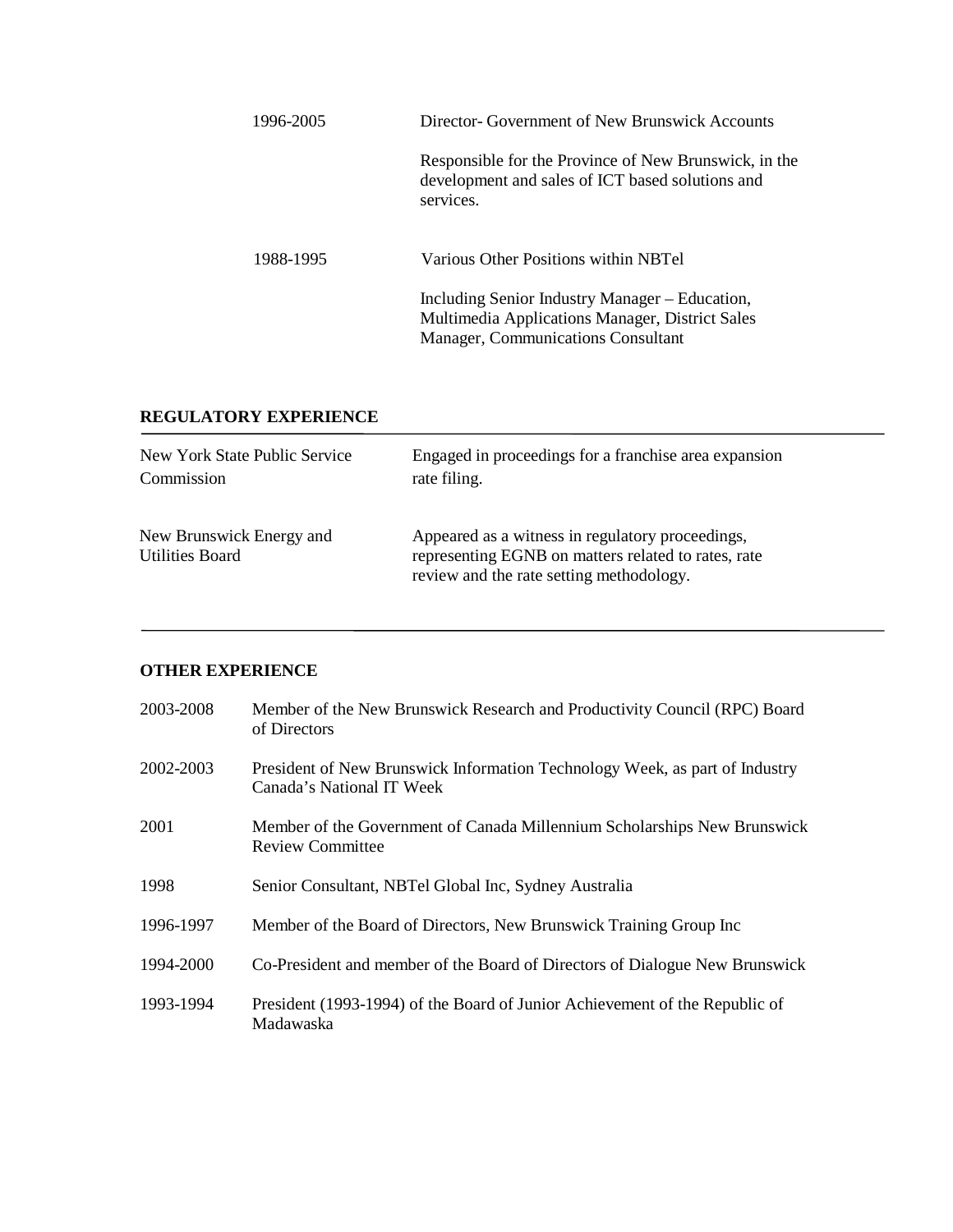# **David T. Lavigne**

### **EDUCATION**

| 2000         |                                                   | Masters of Business Administration (MBA), University of New Brunswick                                                         |  |
|--------------|---------------------------------------------------|-------------------------------------------------------------------------------------------------------------------------------|--|
| 1994         | Certified Management Accountant Designation (CMA) |                                                                                                                               |  |
| 1990         | Bachelor of Commerce, Mount Allison University    |                                                                                                                               |  |
|              | <b>BUSINESS EXPERIENCE</b>                        |                                                                                                                               |  |
| 2014-Present |                                                   | Enbridge Gas New Brunswick, Fredericton, N.B.                                                                                 |  |
|              |                                                   | Senior Manager, Corporate Services                                                                                            |  |
|              |                                                   | Member of the Senior Management Group, responsible for leadership<br>and strategic direction for the Corporate Services team. |  |
| 2000-2014    |                                                   | NB Power, Fredericton, N.B.                                                                                                   |  |
|              | 2013-2014                                         | <b>Business Director</b>                                                                                                      |  |
|              |                                                   | Member of the Senior Team for Transmission & System Operator<br>Division, responsible for financial and regulatory activities |  |
|              | 2012-2013                                         | Superintendent of Facilities (Pt. Lepreau Nuclear Station)                                                                    |  |
|              |                                                   | Responsible for facility operation, leadership of employees, and aligning<br>work with regulatory and industry standards.     |  |
|              | 2010-2012                                         | Director of T&D Construction Services                                                                                         |  |
|              |                                                   | Responsible for the management of construction activities for the<br>Transmission and Distribution Group.                     |  |
|              | 2006-2010                                         | Director of Transmission Services                                                                                             |  |
|              |                                                   | Responsible for management and execution of maintenance and<br>construction activities.                                       |  |
|              | 2001 - 2006                                       | <b>Business Director</b>                                                                                                      |  |
|              |                                                   | Responsible for leadership and strategic direction of the business team.                                                      |  |
|              | $2000 - 2001$                                     | Assistant Controller (Transmission & Distribution Unit)                                                                       |  |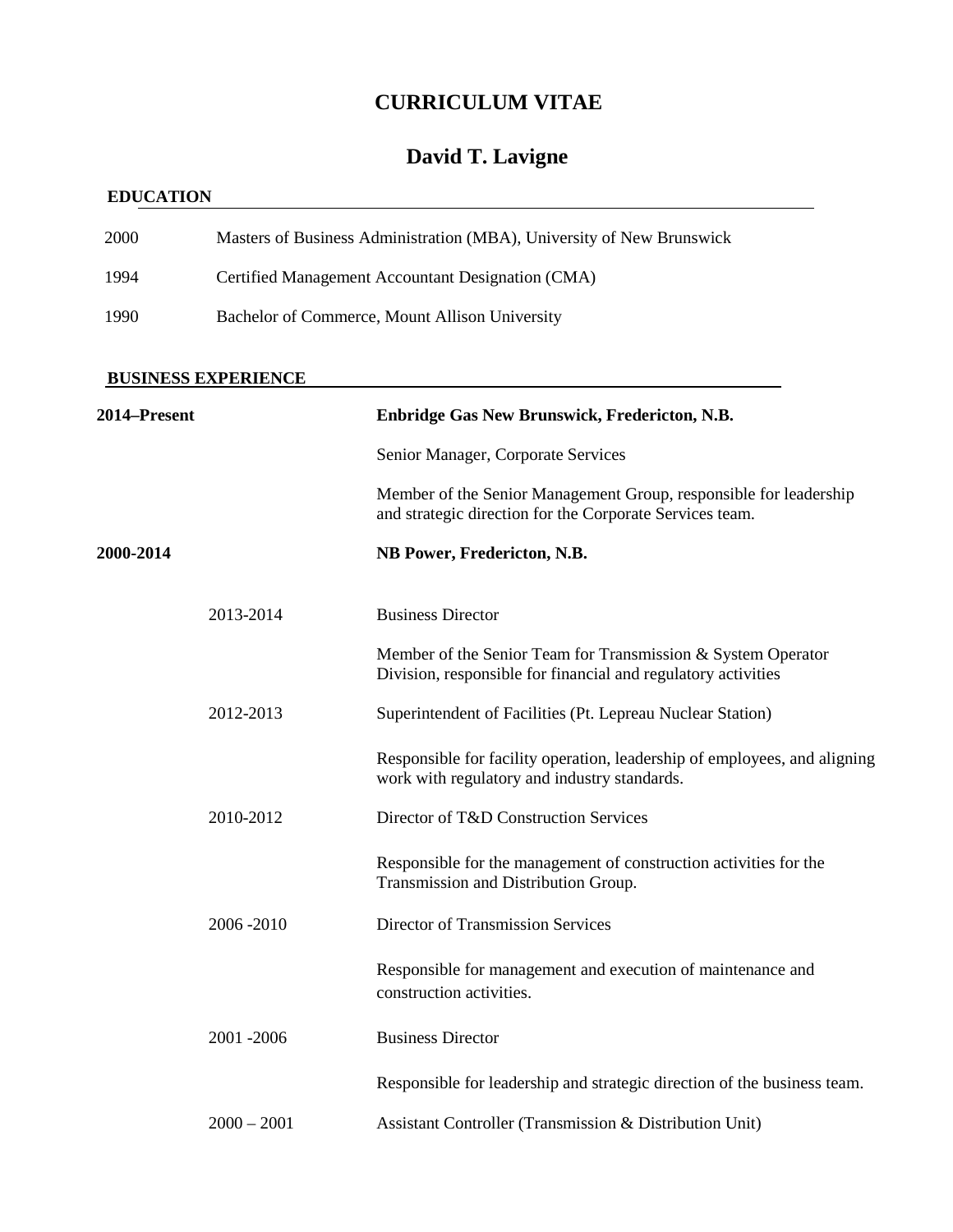|                                                   |                              | Responsible for leading the financial accounting and reporting functions.                  |
|---------------------------------------------------|------------------------------|--------------------------------------------------------------------------------------------|
| 1998-2000                                         |                              | <b>Irving Transportation Services, Fredericton, New Brunswick</b>                          |
|                                                   | 1998-2000                    | Manager of Accounts Payable                                                                |
|                                                   |                              | Responsible for payment processing of five transportation companies.                       |
| $1997 - 1998$                                     |                              | Department of Health & Community Services, Province of New<br>Brunswick, Fredericton, N.B. |
|                                                   | $1997 - 1998$                | <b>Internal Auditor</b>                                                                    |
|                                                   |                              | Responsible for internal audit activity.                                                   |
| 1991 - 1997                                       |                              | <b>Blue Cross of Atlantic Canada, Moncton, N.B.</b>                                        |
|                                                   | $1991 - 1997$                | Business Analyst, Team Leader & Field Auditor                                              |
|                                                   |                              | Responsible for performing on-site audits and investigations.                              |
|                                                   | <b>REGULATORY EXPERIENCE</b> |                                                                                            |
| New Brunswick Energy and<br><b>Hilities Roard</b> |                              | Appeared as a witness at a number of regulatory proceedings                                |

Utilities Board **Appeared as a witness at a number of regulatory proceedings,** representing NB Power on matters related to revenue requirement and cost of service methodology for the Open Access Transmission Tariff and representing Enbridge Gas New Brunswick on matters related to rates, rate review and the rate setting methodology

#### **OTHER EXPERIENCE**

| 2012-2013 | President, Certified Management Accountants New Brunswick Board                                 |
|-----------|-------------------------------------------------------------------------------------------------|
| 2010-2013 | Member, Certified Management Accountants New Brunswick Board                                    |
| 2013-2015 | Treasurer of Laubach Literacy Board                                                             |
| 2001-2012 | Advisor (2001-2003) and Board member (2004-2012) with Junior Achievement of NB<br>(Fredericton) |
| 2002-2006 | Treasurer of Hip-Hip Hooray walk for Orthopedics (Fredericton chapter)                          |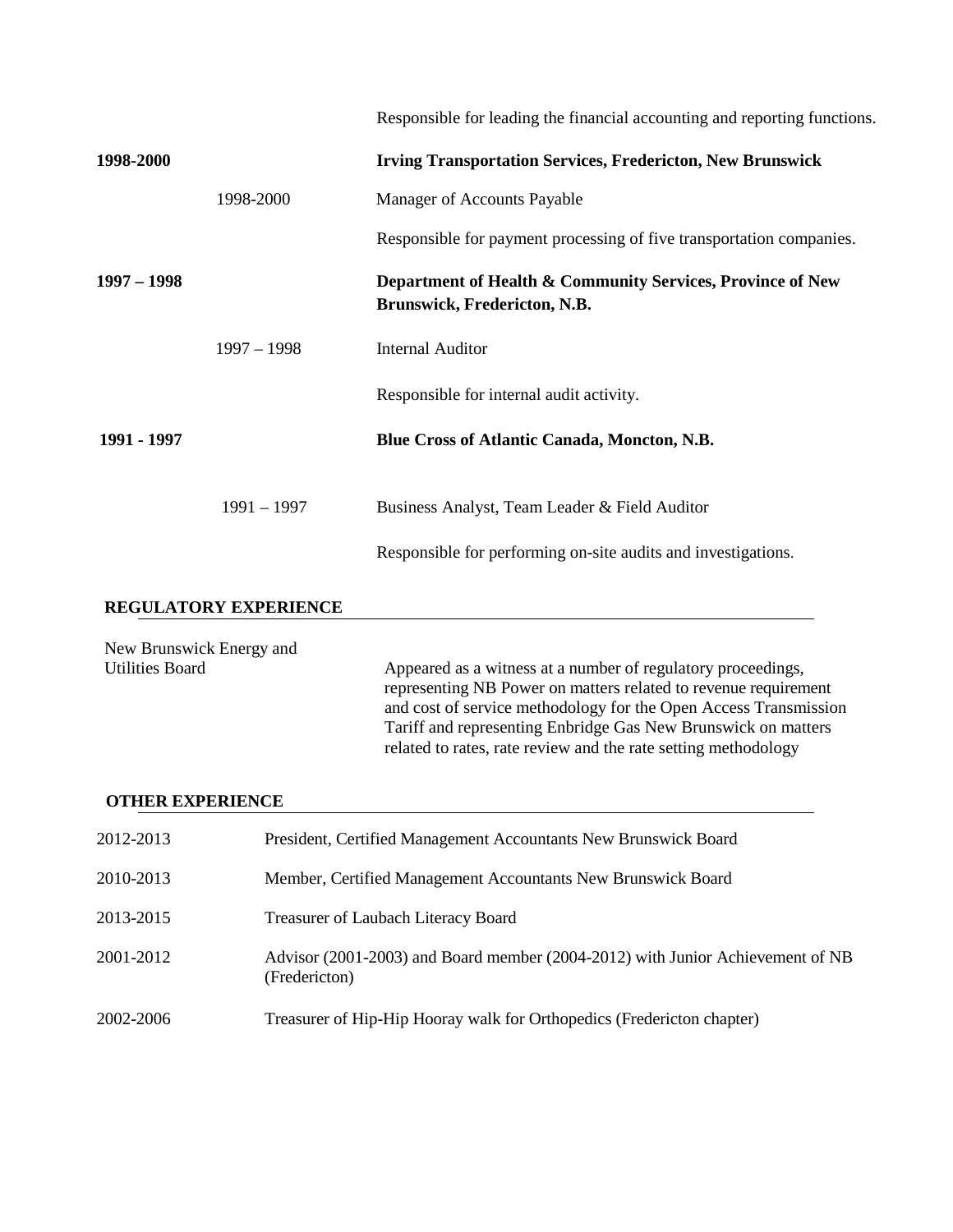## **Pamela Mayo**

### **EDUCATION**

| 2002 | Certified Management Accountant Designation (CMA)                                                                                                       |
|------|---------------------------------------------------------------------------------------------------------------------------------------------------------|
| 1995 | Bachelor of Arts – Administrative and Commercial Studies, University of Western Ontario,<br>Specialization in Finance and Economics, Dean's Honour List |

#### **BUSINESS EXPERIENCE**

| 2008-Present |              | <b>Enbridge Gas New Brunswick, Fredericton, New Brunswick</b>                                                                                                     |
|--------------|--------------|-------------------------------------------------------------------------------------------------------------------------------------------------------------------|
|              | 2016-Present | <b>Regulatory Finance Specialist</b>                                                                                                                              |
|              |              | Member of the Business Operational Team, responsible for leading the<br>regulatory finance function and supporting special projects                               |
|              | 2015-2016    | Manager, Regulatory Finance                                                                                                                                       |
|              |              | Member of the Business Operational Team, responsible for leading the<br>budget and forecast reporting and leading the regulatory finance function                 |
|              | 2012-2013    | Supervisor, Budgets & Financial Reporting                                                                                                                         |
|              |              | Responsible for leading the financial accounting, financial reporting,<br>budget and forecast reporting as well as supporting the regulatory finance<br>functions |
|              | 2012-2012    | Supervisor, Budgets & Forecasting                                                                                                                                 |
|              |              | Responsible for leading the budget and forecast reporting as well as<br>supporting the regulatory finance functions                                               |
|              | 2008-2012    | <b>Forecast Analyst</b>                                                                                                                                           |
|              |              | Responsible for the budget and forecast reporting as well as supporting<br>the regulatory finance functions                                                       |
| 2006-2008    |              | <b>Irving Transportation Services, Fredericton, New Brunswick</b>                                                                                                 |
|              | 2007-2008    | Controller                                                                                                                                                        |
|              |              | Member of the Senior Team for Sunbury Transport Division, responsible<br>for financial activities                                                                 |
|              | 2006-2007    | <b>Assistant Controller</b>                                                                                                                                       |
|              |              | Responsible for leading the financial accounting and reporting functions                                                                                          |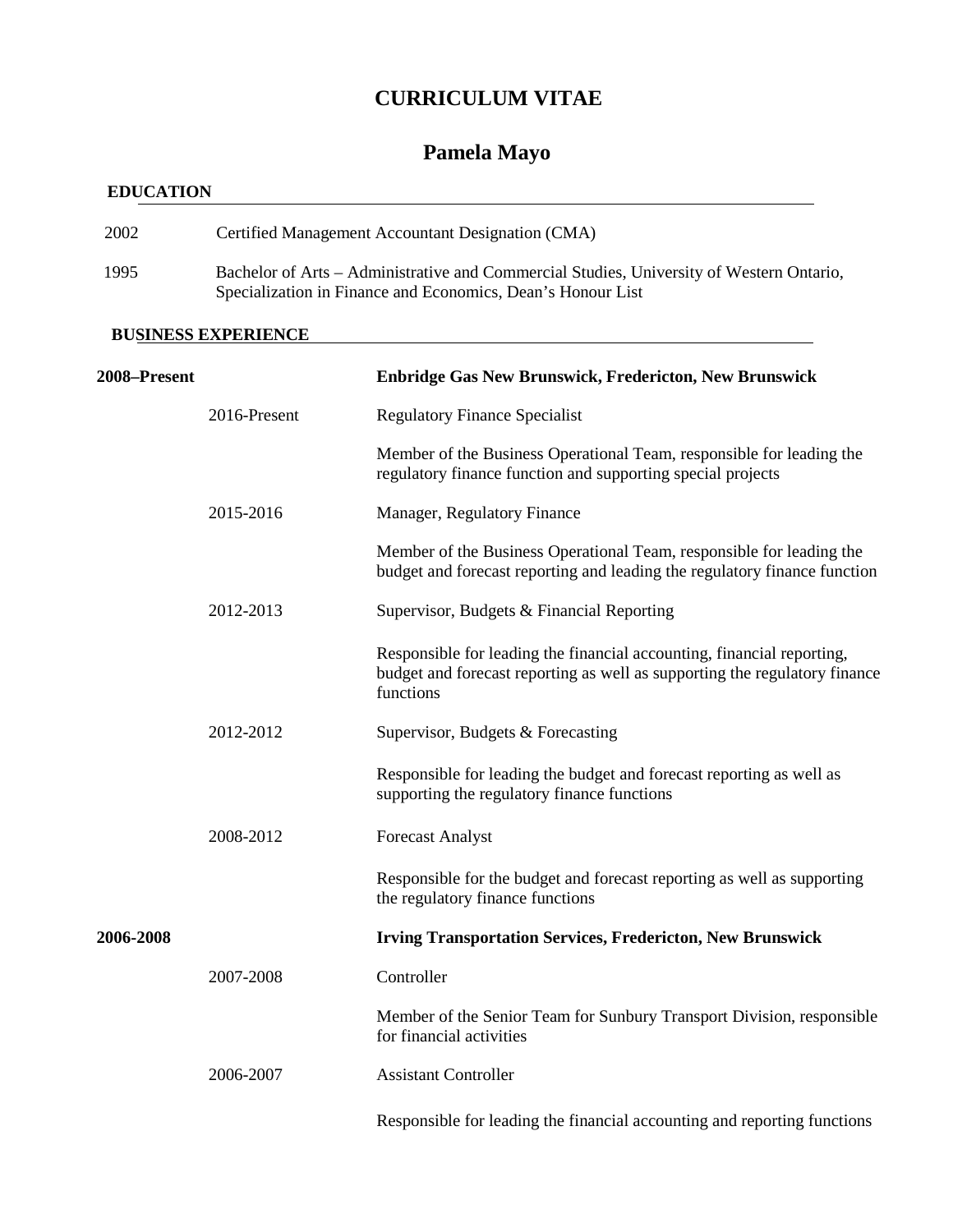| 2005-2006                    | Province of New Brunswick, Fredericton, New Brunswick                                                     |
|------------------------------|-----------------------------------------------------------------------------------------------------------|
|                              | Examiner                                                                                                  |
|                              | Responsible for audit and compliance with provincial legislation                                          |
| $2002 - 2005$                | Zee Medical Canada Inc, Burlington, Ontario                                                               |
|                              | <b>Operations/Office Manger</b>                                                                           |
|                              | Member of the Senior Team, responsible for leading the financial<br>activities and warehousing operations |
| $1999 - 2000$                | <b>Proshred Holdings Limited, Toronto, Ontario</b>                                                        |
|                              | <b>Accounting Manager</b>                                                                                 |
|                              | Member of the Senior Team, responsible for leading the financial<br>activities                            |
| $1996 - 1999$                | <b>TASP International, Toronto, Ontario</b>                                                               |
|                              | <b>Accountant/Office Manager</b>                                                                          |
|                              | Responsible for leading the financial accounting and reporting functions                                  |
| $1995 - 1996$                | University of Western Ontario, London, Ontario                                                            |
|                              | <b>Internal Auditor</b>                                                                                   |
|                              | Responsible for audit and compliance with policies and procedures                                         |
| <b>REGULATORY EXPERIENCE</b> |                                                                                                           |

New Brunswick Energy and<br>Utilities Board Prepared filed information and supported the interrogatories and undertakings presented at a number of regulatory proceedings for EGNB on matters related to revenue requirement and cost of service methodology. Appeared as a witness representing Enbridge Gas New Brunswick on matters related to rates, rate review and the rate setting methodology

#### **OTHER EXPERIENCE**

| 2005-Present | Advisor (2005-2010) and Council member (2010-Present) with Junior Achievement of<br>NB (Fredericton) |
|--------------|------------------------------------------------------------------------------------------------------|
| 2002-2005    | Advisor with Junior Achievement of ON (Burlington)                                                   |
| 1992-1995    | Advisor with Junior Achievement of ON (London)                                                       |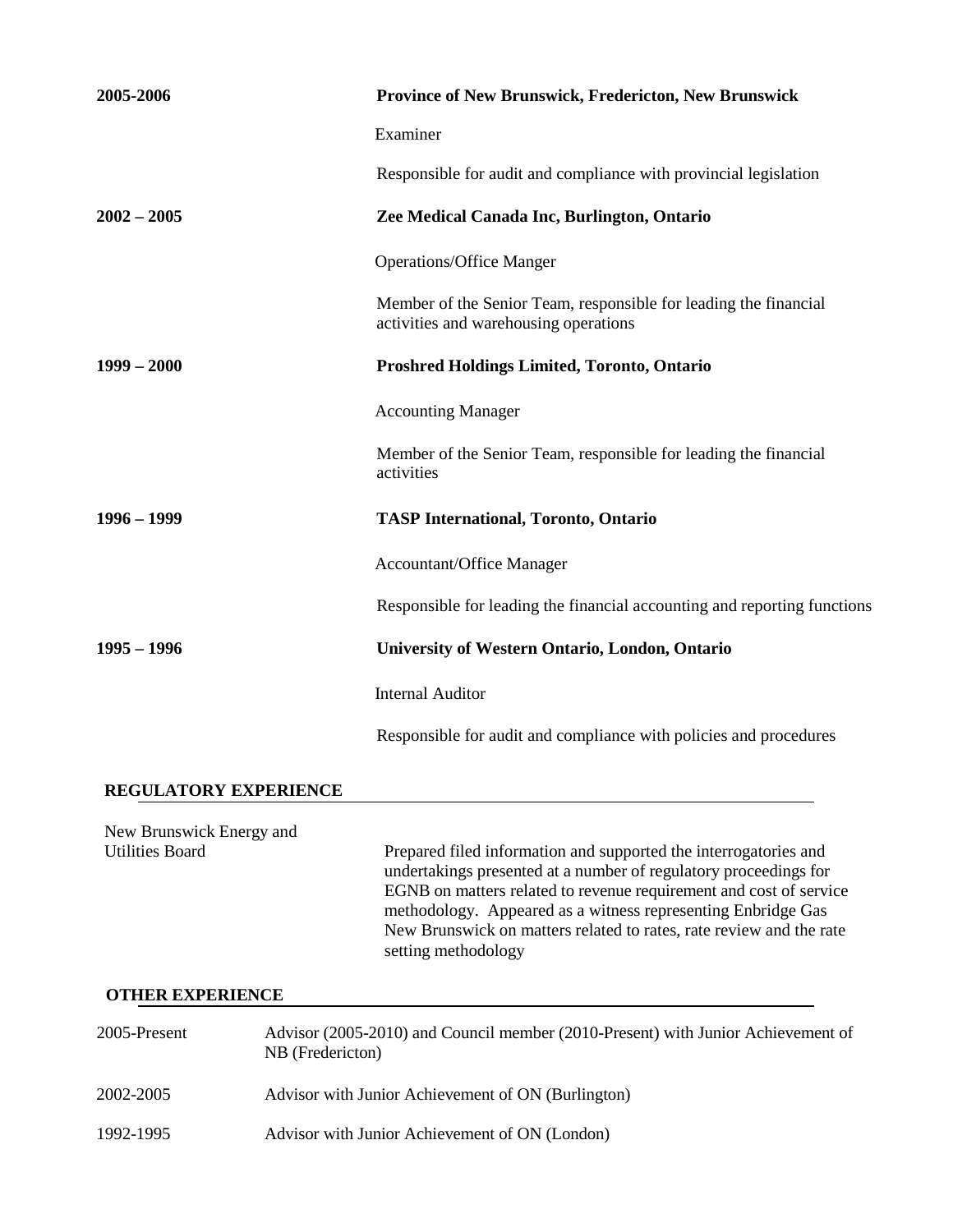### **Paul Volpé**

#### **EDUCATION**

| 1996                       | Masters in Business Administration (MBA), University of New Brunswick |                                                                                                                                       |
|----------------------------|-----------------------------------------------------------------------|---------------------------------------------------------------------------------------------------------------------------------------|
| 1994                       | Bachelor of Physical Education (Honors), Université de Moncton        |                                                                                                                                       |
| <b>BUSINESS EXPERIENCE</b> |                                                                       |                                                                                                                                       |
| 2004–Present               |                                                                       | <b>Enbridge Gas New Brunswick, Fredericton, New Brunswick</b>                                                                         |
|                            | 2014-Present                                                          | Regulatory Affairs Manager                                                                                                            |
|                            |                                                                       | Member of the Business Operational Team, responsible for leading the<br>regulatory and compliance function internally and externally. |

2006-2014 Key Accounts Manager

| Identify, develop and close sales leads and opportunities while working |
|-------------------------------------------------------------------------|
| in tandem with technical support members to ensure effective system     |
| deliveries and installation.                                            |

2004-2006 Manager Marketing and Financial Programs

Develop, deliver and manage internal and external marketing programs to assist in converting residential and commercial leads into closed sales along with the development and management of associated data collection and reporting tools.

**1999-2004 General Electric Equipment Finance, Fredericton, New Brunswick**

Key Accounts Manager, New Brunswick

Initiate, develop and manage relationships within a portfolio of commercial and industrial customers throughout N.B. for the delivery of equipment financing packages. Responsibilities include the identification and underwriting of risks throughout the portfolio.

### **1996-1999 Royal Bank of Canada, Fredericton, New Brunswick**

Accounts Manager, Knowledge Based Industries

Initiate, develop and close and manage relationships with a portfolio of commercial customers within the knowledge based industries markets for financing, deposit and related products. Responsibilities include the identification and underwriting of risks throughout the portfolio.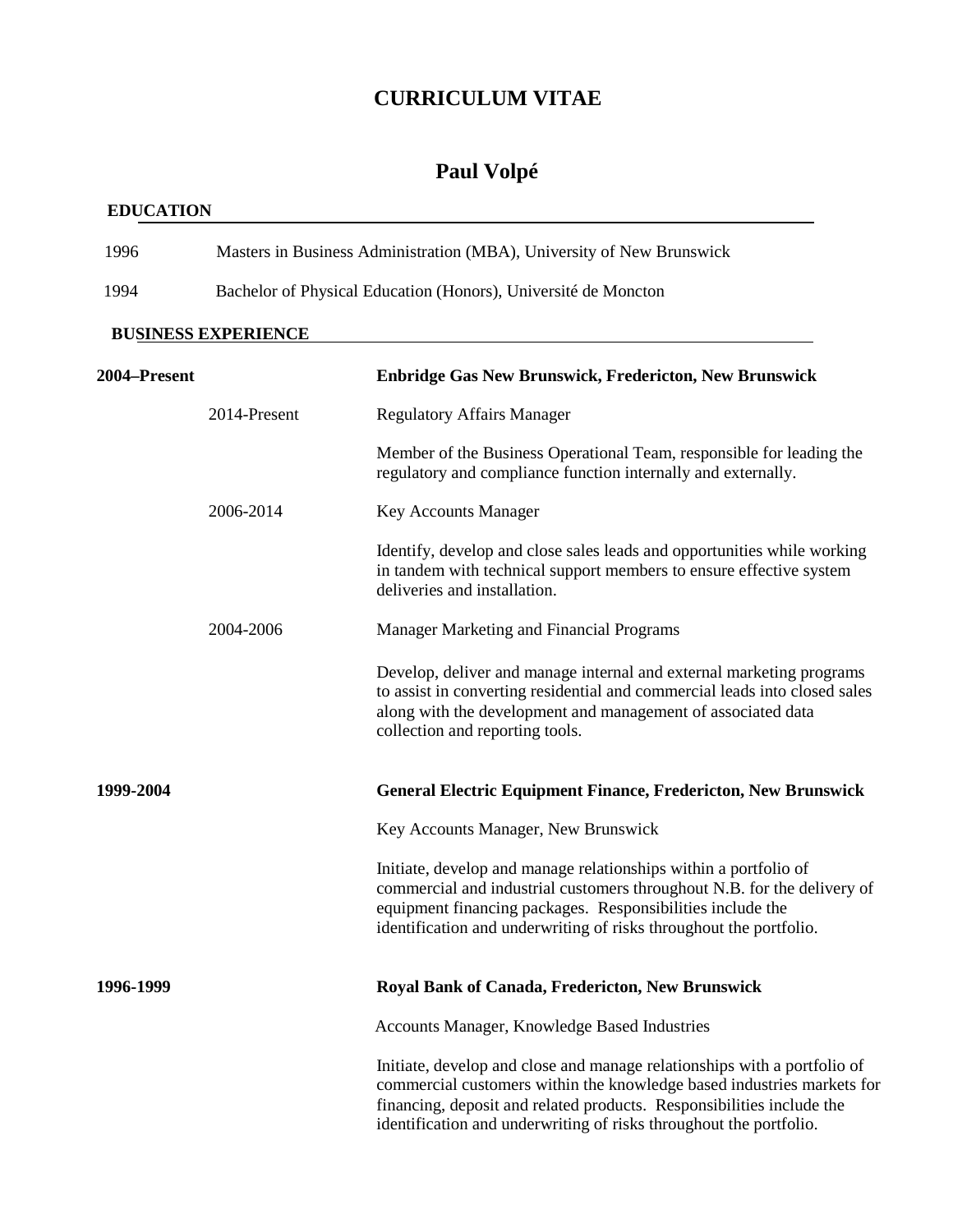| New Brunswick Energy and |                                                                                                                                                                                                                                                                                |
|--------------------------|--------------------------------------------------------------------------------------------------------------------------------------------------------------------------------------------------------------------------------------------------------------------------------|
| <b>Utilities Board</b>   | Prepared and organized filed information and supported the<br>interrogatories and undertakings presented at a number of regulatory<br>proceedings for EGNB on matters related to revenue requirement,<br>complaint resolution, stakeholder input and other regulatory matters. |
|                          | Organized and prepared EGNB's intervention in a number of NB<br>Power regulatory matters including the preparation, development<br>and organization of interrogatories, hearing notes and closing<br>arguments. Also actively involved in a number of stakeholder<br>sessions. |
|                          | Involved in other regulatory matters relating to EGNB and its<br>interests at the National Energy Board and the Nova Scotia Utilities<br>and Review Board.                                                                                                                     |
| AMIIRD RYDRDIBNAR        |                                                                                                                                                                                                                                                                                |

# **OTHER EXPERIENCE**

1990-Present Actively involved with a number of New Brunswick sport organizations relating to coaching and administration including participation at three Canada Games.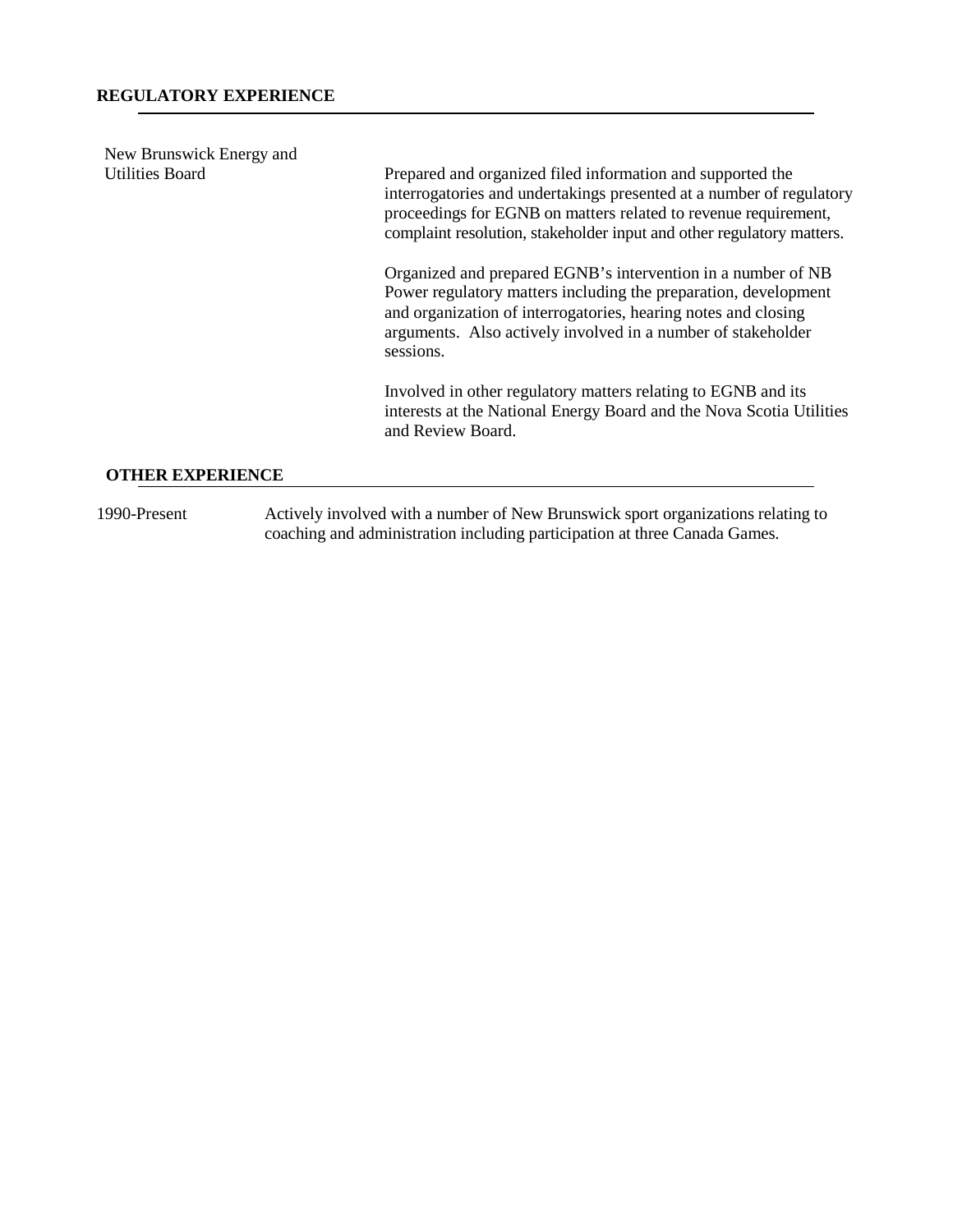## **EDUCATIONAL BACKGROUND, WORK EXPERIENCE AND REGULATORY EXPERIENCE RUSSELL A. FEINGOLD**

#### **EDUCATIONAL BACKGROUND**

- Bachelor of Science degree in Electrical Engineering from Washington University in St. Louis
- Master of Science degree in Financial Management from Polytechnic Institute of New York University

#### **WORK EXPERIENCE**

| $2007$ – Present | <b>Black &amp; Veatch Management Consulting, LLC</b>                         |  |
|------------------|------------------------------------------------------------------------------|--|
|                  | Vice President and Rates & Regulatory Services Practice Lead                 |  |
| $1996 - 2007$    | <b>Navigant Consulting, Inc.</b>                                             |  |
|                  | Managing Director, Energy Practice - Litigation, Regulatory & Markets Group; |  |
|                  | <b>Energy Delivery Practice Lead</b>                                         |  |
| $1990 - 1996$    | R.J. Rudden Associates, Inc.                                                 |  |
|                  | Vice President and Director                                                  |  |
| $1985 - 1990$    | <b>Price Waterhouse</b>                                                      |  |
|                  | Director, Gas Regulatory Services                                            |  |
|                  | <b>Public Utilities Industry Services Group</b>                              |  |
| $1978 - 1985$    | Stone & Webster Management Consultants, Inc.                                 |  |
|                  | <b>Executive Consultant</b>                                                  |  |
|                  | <b>Regulatory Services Division</b>                                          |  |
| $1973 - 1978$    | <b>Port Authority of New York and New Jersey</b>                             |  |
|                  | <b>Staff Engineer and Utility Rate Specialist</b>                            |  |
|                  | Design Engineering Division                                                  |  |
|                  |                                                                              |  |

#### **PRESENTATION OF EXPERT TESTIMONY**

- Federal Energy Regulatory Commission
- National Energy Board of Canada
- Arkansas Public Service Commission
- British Columbia Utilities Commission (Canada)
- California Public Utilities Commission
- Connecticut Department of Public Utility Control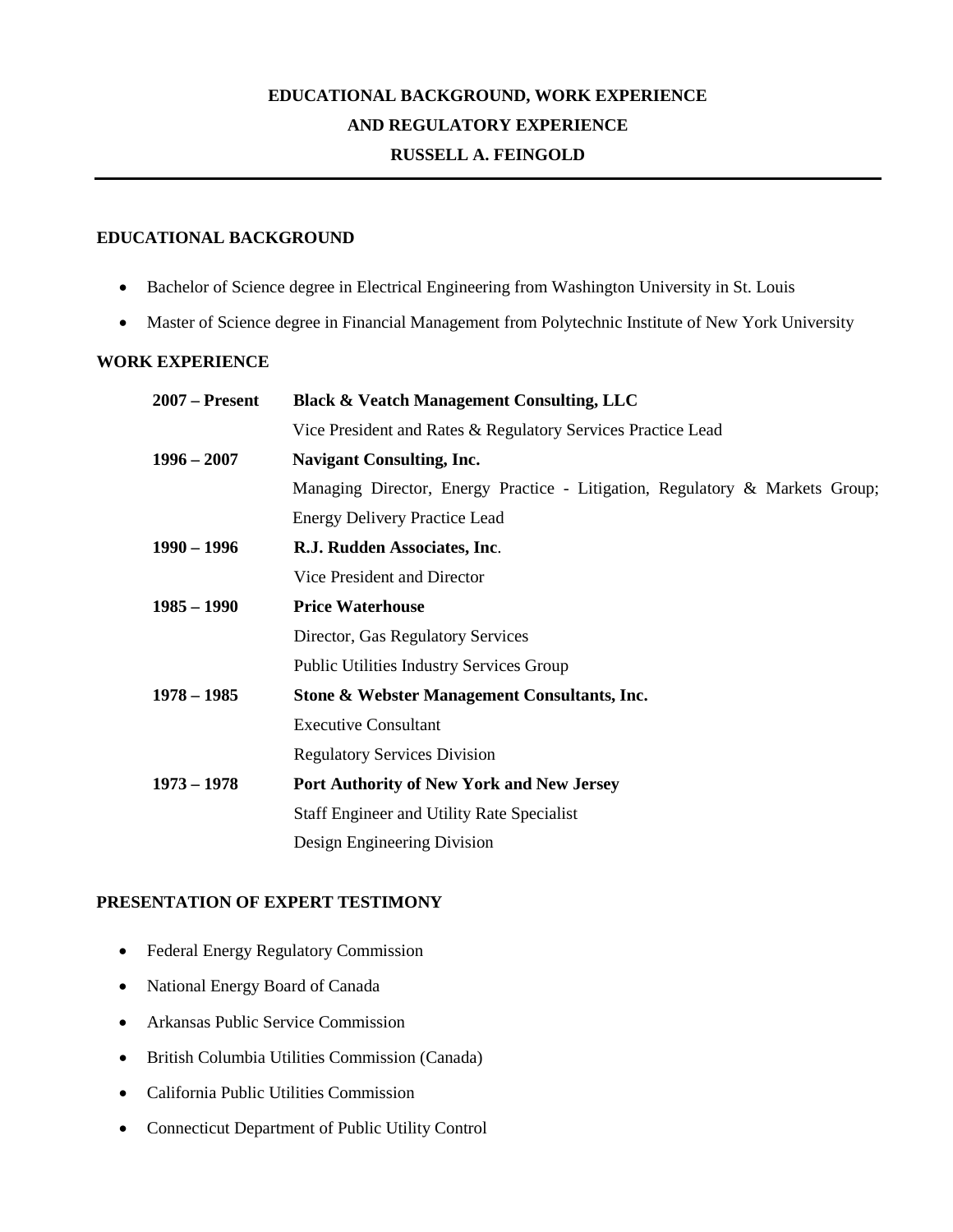- Delaware Public Service Commission
- Georgia Public Service Commission
- Illinois Commerce Commission
- Indiana Utility Regulatory Commission
- Iowa Utilities Board
- Kentucky Public Service Commission
- Manitoba Public Utilities Board (Canada)
- Massachusetts Department of Public Utilities
- Michigan Public Service Commission
- Minnesota Public Utilities Commission
- Missouri Public Service Commission
- Montana Public Service Commission
- Nebraska Public Service Commission
- New Hampshire Public Utilities Commission
- New Jersey Board of Public Utilities
- New Mexico Public Regulation Commission
- New York Public Service Commission
- North Carolina Utilities Commission
- North Dakota Public Service Commission
- Ohio Public Utilities Commission
- Oklahoma Corporation Commission
- Ontario Energy Board (Canada)
- Oregon Public Utility Commission
- Pennsylvania Public Utility Commission
- Philadelphia Gas Commission
- Régie de l'Énergie Quebec (Canada)
- South Dakota Public Service Commission
- Tennessee Regulatory Authority
- Utah Public Service Commission
- Vermont Public Service Board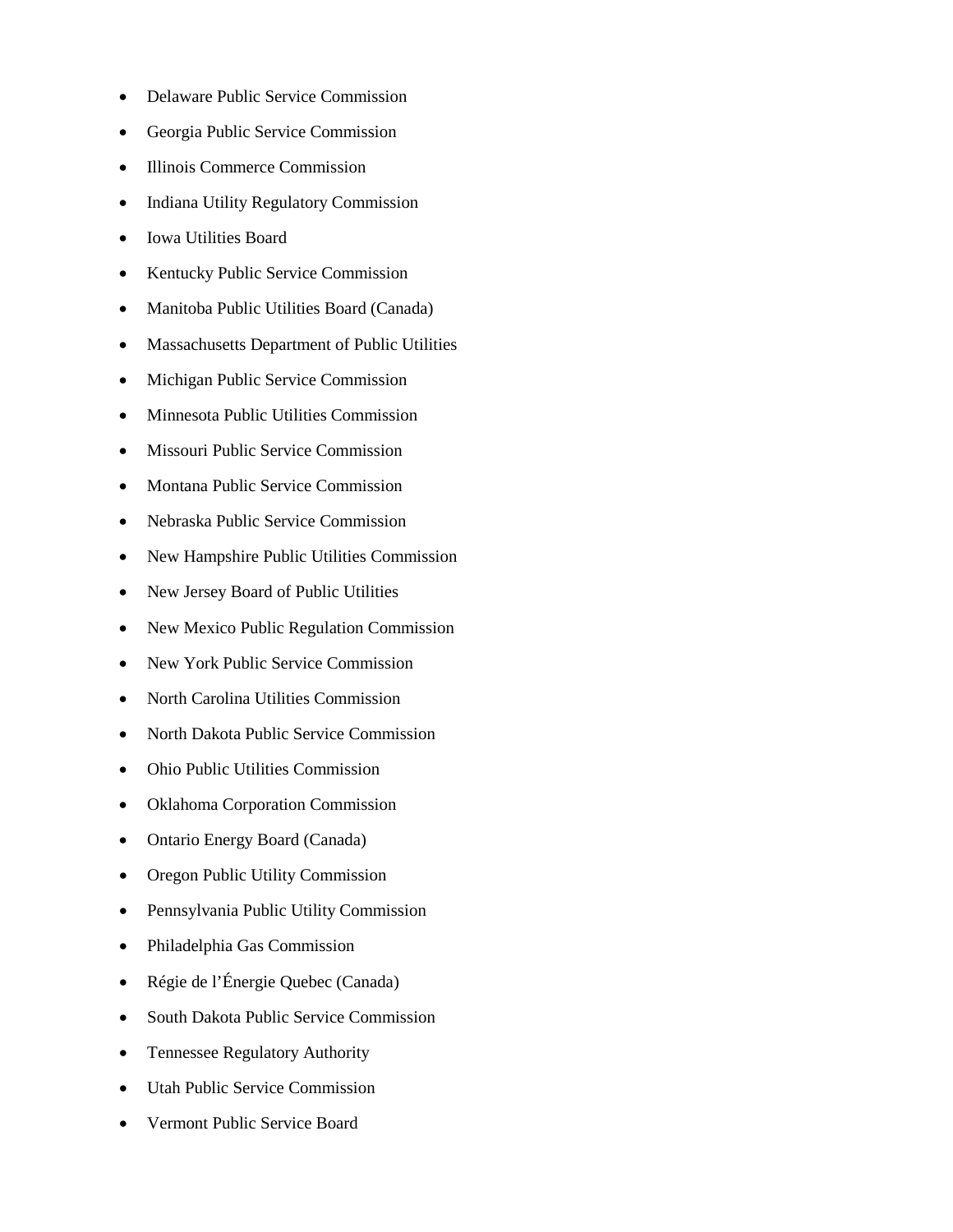- Virginia State Corporation Commission
- Washington Utilities and Transportation Commission
- Public Service Commission of Wyoming

### **EDUCATIONAL AND TRAINING ACTIVITIES**

- Past Chairman, Rate Training Subcommittee, Rate and Strategic Issues Committee of the American Gas Association.
- Seminar organizer and co-moderator at the American Gas Association, "Workshop on Unbundling and LDC Restructuring," July 1995.
- Course organizer and speaker at the annual industry course, American Gas Association Gas Rate Fundamentals Course, University of Wisconsin – Madison and University of Chicago School of Business,  $1985 - 2018.$
- Course organizer and speaker at the annual industry course, American Gas Association Advanced Regulatory Seminar, University of Maryland - College Park, 1987 –1992, and University of Chicago School of Business, 2012-2017.
- Co-founder, course director and instructor in the annual course, "Principles of Gas Utility Rate Regulation" sponsored by The Center for Professional Advancement 1982-1987.
- Contributing Author of the Fourth Edition of "Gas Rate Fundamentals," American Gas Association, 1987 edition.
- Organizer, Editor, and Contributing Author of the upcoming Fifth Edition of "Gas Rate Fundamentals," American Gas Association (in progress).

### **PUBLICATIONS AND PRESENTATIONS**

- "Current Regulatory and Ratemaking Issues", American Gas Association, Accounting Principles Committee Meeting, August 14-16, 2017 (confirmed).
- "Regulatory Update", American Gas Association, Risk Management Committee Meeting, July 17, 2017 (confirmed)
- "State Regulatory Issues Analysis & Trends," American Gas Association Financial Forum, May 20-23, 2017.
- "The Valuing and Pricing of Distributed Energy Resources: Some Inconvenient Truths," SNL Energy Utility Regulation Conference, December 14-15, 2016.
- "Pricing Concepts and Regulatory Issues for Distributed Energy Resources," American Gas Association, State Affairs Committee Meeting, October 9-12, 2016.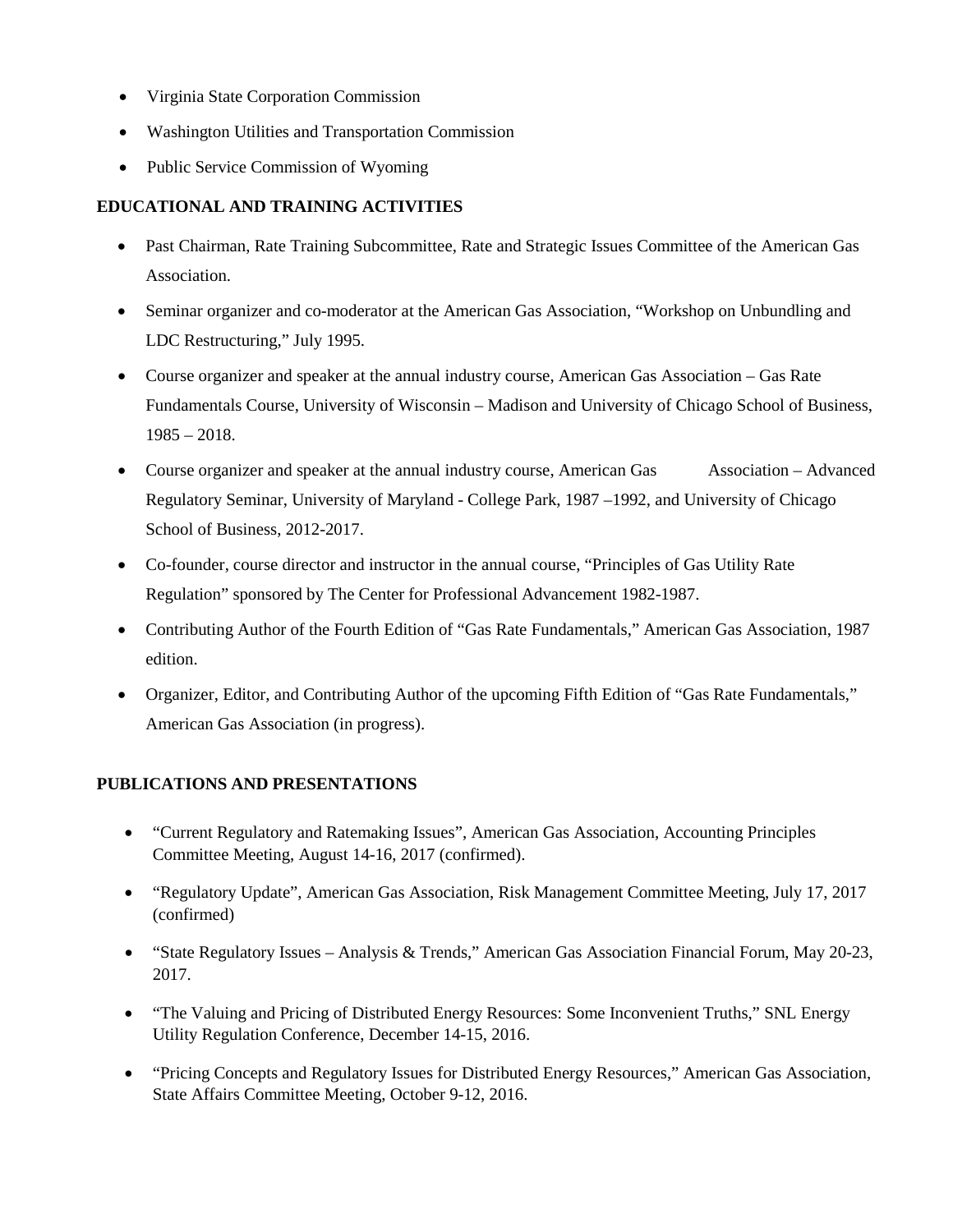- "State Regulatory Update Regulatory Responses to a Changing Utility Industry," American Gas Association Financial Forum, May 15-17, 2016.
- "State Regulatory Update: Regulatory Responses to a Changing Utility Industry" American Gas Association, Finance Committee Meeting, March 14-16, 2016.
- "Rate Restructuring Tiers and Other Pricing Twists", SNL 2015 Utility Regulation Conference, December 10, 2015.
- "Utility Ratemaking Solutions During a Time of Transition", American Gas Association, State Affairs Committee Meeting, October 4-7, 2015.
- "Current Regulatory and Ratemaking Issues", American Gas Association, Accounting Principles Committee Meeting, August 17-19, 2015.
- "Utility Ratemaking Solutions for a Changing Energy Marketplace", SNL Online Course, July 15, 2015 and October 27, 2015.
- "State Regulatory and Legislative Issues", American Gas Association Financial Forum, May 17-19, 2015.
- "Rate Design and Cost Allocation Issues", SNL 2014 Utility Regulation Conference, December 8-9, 2014.
- "Current Regulatory and Ratemaking Issues", American Gas Association, Accounting Principles Committee Meeting, August 18-20, 2014.
- Regulatory Update", Southern Gas Association, 2014 Management Conference, Accounting & Financial Executives Roundtable, April 2-4, 2014.
- "Emerging Regulatory Issues for Gas Distribution Companies," American Gas Association, Finance Committee Meeting, March 17-19, 2014.
- "Balancing Rising Costs & Customer Expectations," co-authored with Will Williams and Jeff Evans, Western Energy Institute, WE Magazine, Winter 2013 issue.
- "Current Trends in Utility Rates and Economic Regulation," Western Energy Institute, WE Magazine, Fall 2013 issue.
- "Natural Gas Infrastructure and Electric Generation: Proposed Solutions for New England," American Gas Association State Affairs Committee Meeting, October 6-9, 2013
- "Utilities 2.0 Roundtable," 2013 National Town Meeting on Demand Response and Smart Grid, July 10- 11, 2013
- "State Regulatory and Legislative Issues," American Gas Association Financial Forum, May 5-7, 2013
- "Providing Natural Gas to Unserved and Underserved Areas," American Gas Association Rate Committee Meeting and Regulatory Issues Seminar, October 28-31, 2012
- "State Regulatory Issues Affecting Gas Utilities," American Gas Association Accounting Principles Committee Meeting, August 13-15, 2012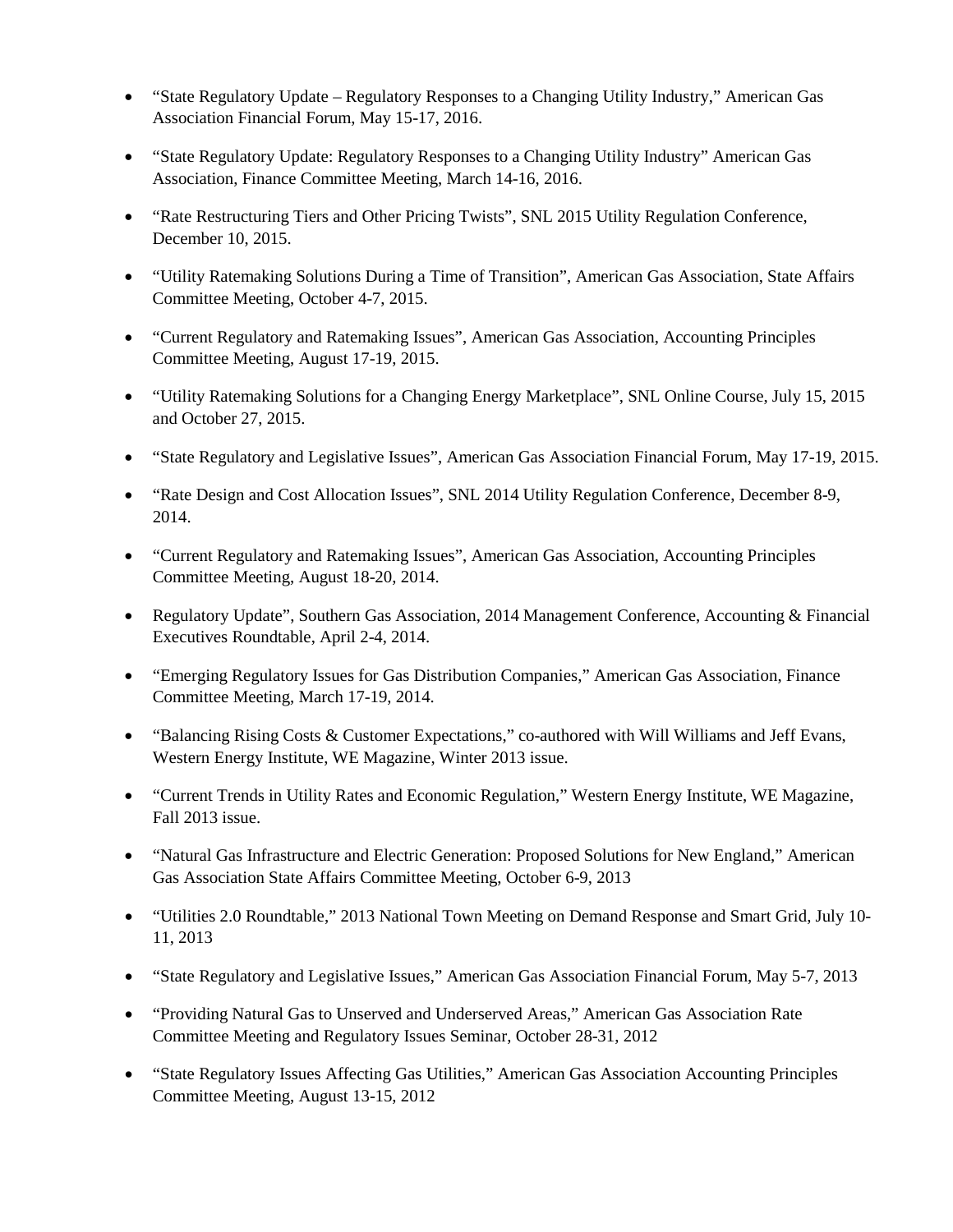- "State Regulatory Landscape and Future Trends Affecting Utilities," American Gas Association Financial Forum, May 6-8, 2012.
- "The Continuing Saga of Fixed Cost Recovery: Arguments in Utility Rate Proceedings," American Gas Association Rate Committee Meeting and Regulatory Issues Seminar, October 30 - November 2, 2011.
- "State Regulatory Issues Affecting Utilities," American Gas Association Accounting Principles Committee Meeting, August 15-17, 2011.
- "State Regulatory Issues Affecting Utilities," Edison Electric Institute/American Gas Association Accounting Leadership Conference, June 26-29, 2011.
- "State Regulatory and Legislative Issues Affecting Utilities," American Gas Association Financial Forum, May 15-17, 2011.
- "2011 Forecast Regulatory Issues and Risks for Utilities," American Gas Association Finance Committee Meeting, March 16-18, 2011.
- "State Regulatory Issues Affecting Utilities," Edison Electric Institute and American Gas Association Accounting Leadership Conference, June 27-30, 2010.
- "State Regulatory and Legislative Issues Affecting Utilities," American Gas Association Financial Forum, May 17-19, 2010.
- "A Utility's Regulatory Compact: Where's the Right Balance? RMEL Electric Energy Magazine, Issue 1 – Spring 2010.
- "Communicating Ratemaking and Regulatory Concepts to a Utility's Stakeholders," American Gas Association, Communications and Marketing Committee Meeting, March 16-17, 2010.
- "Managing Regulatory Risk Workshop", Rocky Mountain Electric League, October 8, 2009.
- "State Regulatory and Legislative Issues Affecting Utilities," American Gas Association, 2009 Financial Forum, May 3, 2009.
- "Financial Incentives for Energy Efficiency: Lessons Learned to Date," American Gas Association, Rate Committee Meeting and Regulatory Issues Seminar, April 7, 2009.
- "Breaking the Link Between Sales and Profits: Current Status and Trends," Energy Bar Association, Electricity Regulation and Compliance Committee, February 17, 2009.
- "State Ratemaking Issues for Gas Distribution Utilities," Energy Law Journal, Volume 29, No. 2, 2008 (Report of the Natural Gas Regulation Committee).
- "Current Issues in Cost Allocation and Rate Design for Utilities," SNL Energy, Utility Rate Cases Today: The Issues and Innovations, November 6, 2008.
- "Current Issues in Revenue Decoupling for Gas Utilities," American Gas Association, Financial and Investor Relations Webcast, October 16, 2008.
- "Addressing Utility Business Challenges Through the State Regulatory Process," American Gas Association, 2008 Legal Forum, July 20-22, 2008.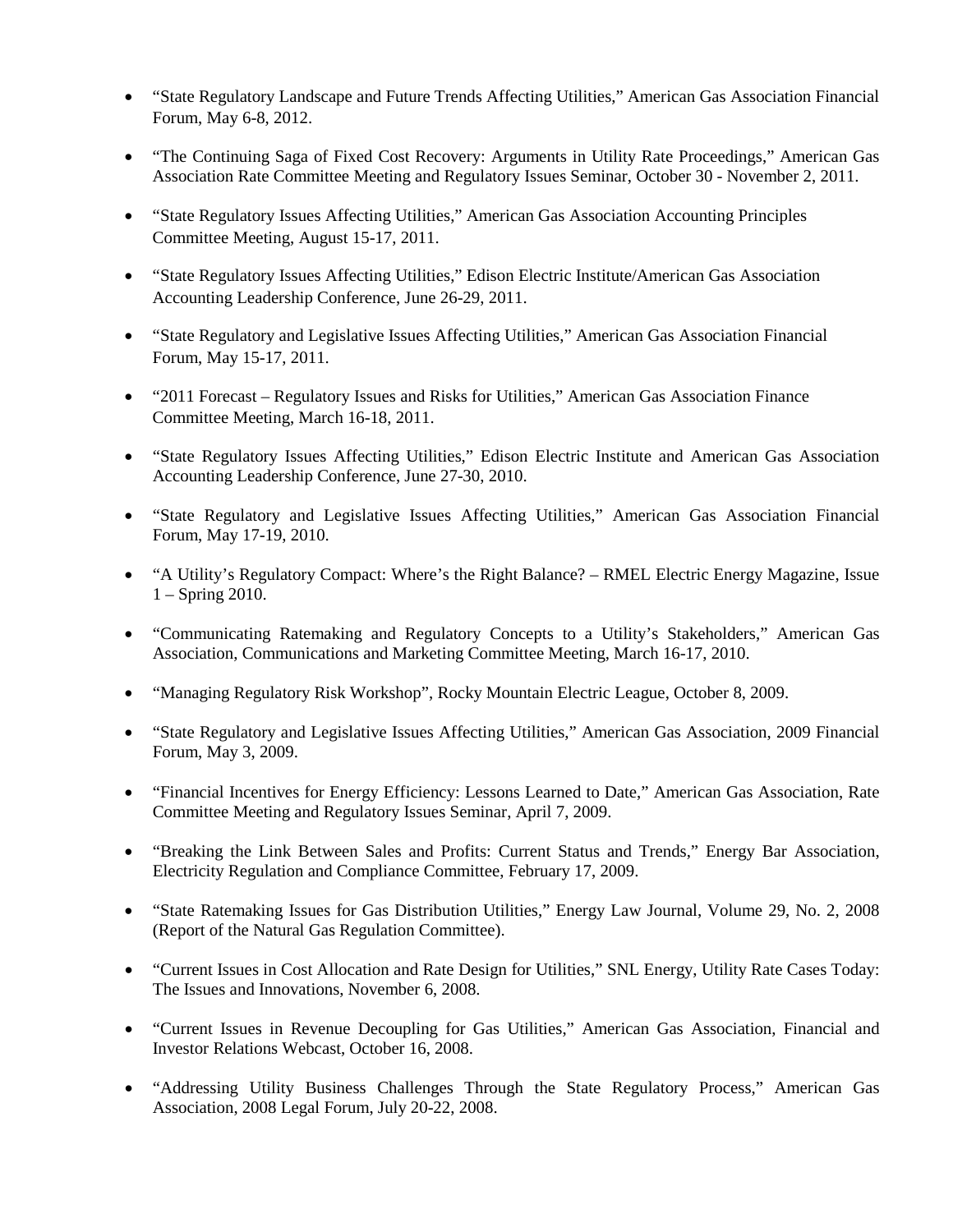- "Earning on Natural Gas Energy Efficiency Programs," American Gas Association Rate and Regulatory Issues Conference Webcast, May 23, 2008.
- "State Regulatory Directions: Utility Challenges and Solutions," American Gas Association Financial Forum, May 4, 2008.
- "Ratemaking and Financial Incentives to Facilitate Energy Efficiency and Conservation," The Institute for Regulatory Policy Studies, Illinois State University, May 1, 2008.
- "Update on Revenue Decoupling and Innovative Rates," American Gas Association, Rate Committee Meeting and Regulatory Issues Seminar, March 10, 2008.
- "Update on Revenue Decoupling and Utility Based Energy Conservation Efforts," American Gas Association, Rate and Regulatory Issues Conference Webcast, May 30, 2007.
- "A Renewed Focus on Energy Efficiency by Utility Regulators," American Gas Association, Rate and Regulatory Issues Seminar and Committee Meetings, March 26, 2007.
- "The Continuing Ratemaking Challenge of Declining Use Per Customer," American Public Gas Association, Gas Utility Management Conference, October 31, 2006.
- "Understanding and Managing the New Reality of Utility Costs in the Natural Gas Industry," Financial Research Institute, Public Utility Symposium, University of Missouri – Columbia, September 27, 2006.
- "Ratemaking and Energy Efficiency Initiatives: Key Issues and Perspectives," American Gas Association, Ratemaking Webcast, September 14, 2006.
- "Ratemaking Solutions in an Era of Declining Gas Usage and Price Volatility," Northeast Gas Association, 2006 Executive Conference, September 10-12, 2006.
- "Rethinking Natural Gas Utility Rate Design," American Gas Foundation and The NARUC Foundation, Executive Forum, Ohio State University, May 2006.
- "Rate Design, Trackers, and Energy Efficiency Has the Paradigm Shifted?" Energy Bar Assocation, Midwest Energy Conference, March 2006.
- "Key Regulatory Issues Affecting Energy Utilities," American Gas Association, Lunch 'n Learn Session, November 2005.
- "Decoupling, Conservation, and Margin Tracking Mechanisms," American Gas Association, Rate & Regulatory Issues – Audio Conference Series, October 2005.
- "In Search of Harmony, [Utilities and Regulators] Respondents Weigh in with Needed Actions", Public Utilities Fortnightly, November 2005
- "The Use of Trackers as a Regulatory Tool," Midwest Energy Association Legal, Regulatory, and Government Relations Roundtable, October 9-11, 2005.
- "Rate Design and the Regulatory Environment," American Gas Association Finance Committee Meeting, October 2005.
- "Creative Utility Regulatory Strategies in a High Price Environment," American Gas Association Executive Conference, September 2005.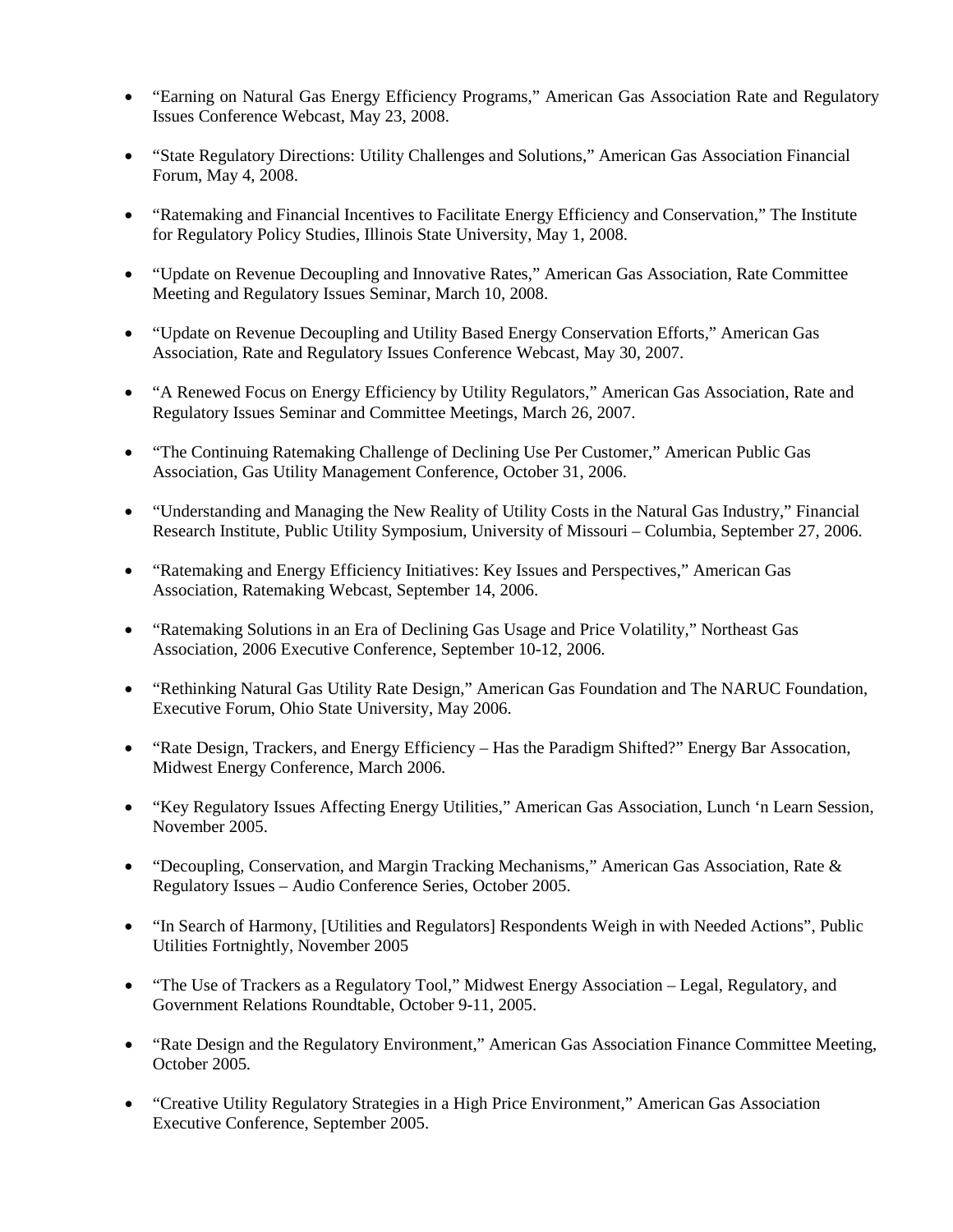- "Revenue Decoupling Programs: Aligning Diverse Interests," The Institute for Regulatory Policy Studies, Illinois State University, May 2005.
- "Key Regulatory Issues Affecting Energy Utilities" American Gas Association Financial Forum, May 2005.
- "Energy Efficiency and Revenue Decoupling: A True Alignment of Customer and Shareholder Interests," American Gas Association Rate and Regulatory Issues Seminar and Committee Meetings, April 2005.
- "Rate Case Techniques: Strategies and Pitfalls" American Gas Association, Rate & Regulatory Issues Audio Conference Series, March 2005.
- "Regulatory Uncertainty: The Ratemaking Challenge Continues" Public Utilities Fortnightly, Volume 142, No. 11, November 2004.
- "Current Trends in Utility Rate Cases and Pricing: Surveying the Landscape," Platts Rate Case & Pricing Symposium, October 25-26, 2004.
- "State Regulatory Oversight of the Gas Procurement Function" Energy Bar Association, Natural Gas Regulation Committee, Energy Law Journal, Volume 25, No. 1, 2004.
- "Cost Allocation Across Corporate Divisions", American Gas Association, Rate and Strategic Issues Committee Meeting, April 2003.
- "Unbundling Initiatives How Far Can We Go?" American Gas Association Restructuring Seminar: Service and Revenue Enhancements for the Energy Distribution Business, December 2002.
- "Utility Regulation and Performance-Based Ratemaking (PBR)," PBR Briefing Session sponsored by BC Gas Utility Ltd., April 2002.
- "LDC Perspectives on Managing Price Volatility" American Gas Association, Rate and Strategic Issues Committee Meeting, March 2002.
- "Can a California Energy Crisis Occur Elsewhere?" American Gas Association, Rate and Strategic Issues Committee Meeting, March 2001.
- "Downstream Unbundling: Opportunities and Risks," American Gas Association, Rate and Strategic Issues Committee Meeting, April 2000.
- "Form Follows Function: Which Corporate Strategy Will Predominate in the New Millennium?" American Gas Association 1999 Workshop on Regulation and Business Strategy for Utilities in the New Millennium, August 1999
- "Total Energy Providers: Key Structural and Regulatory Issues," American Gas Association, Rate and Strategic Issues Committee Meeting, April 1999.
- "The Gas Industry: A View of the Next Decade," National Association of Regulatory Utility Commissioners (NARUC) Staff Subcommittee on Accounts, 1998 Fall Meeting, September 1998.
- "Regulatory Responses to the Changing Gas Industry," Canadian Gas Association, 1998 Corporate Challenges Conference, September 1998
- "Trends in Performance-Based Pricing," American Gas Association Financial Analysts Conference, May 1998.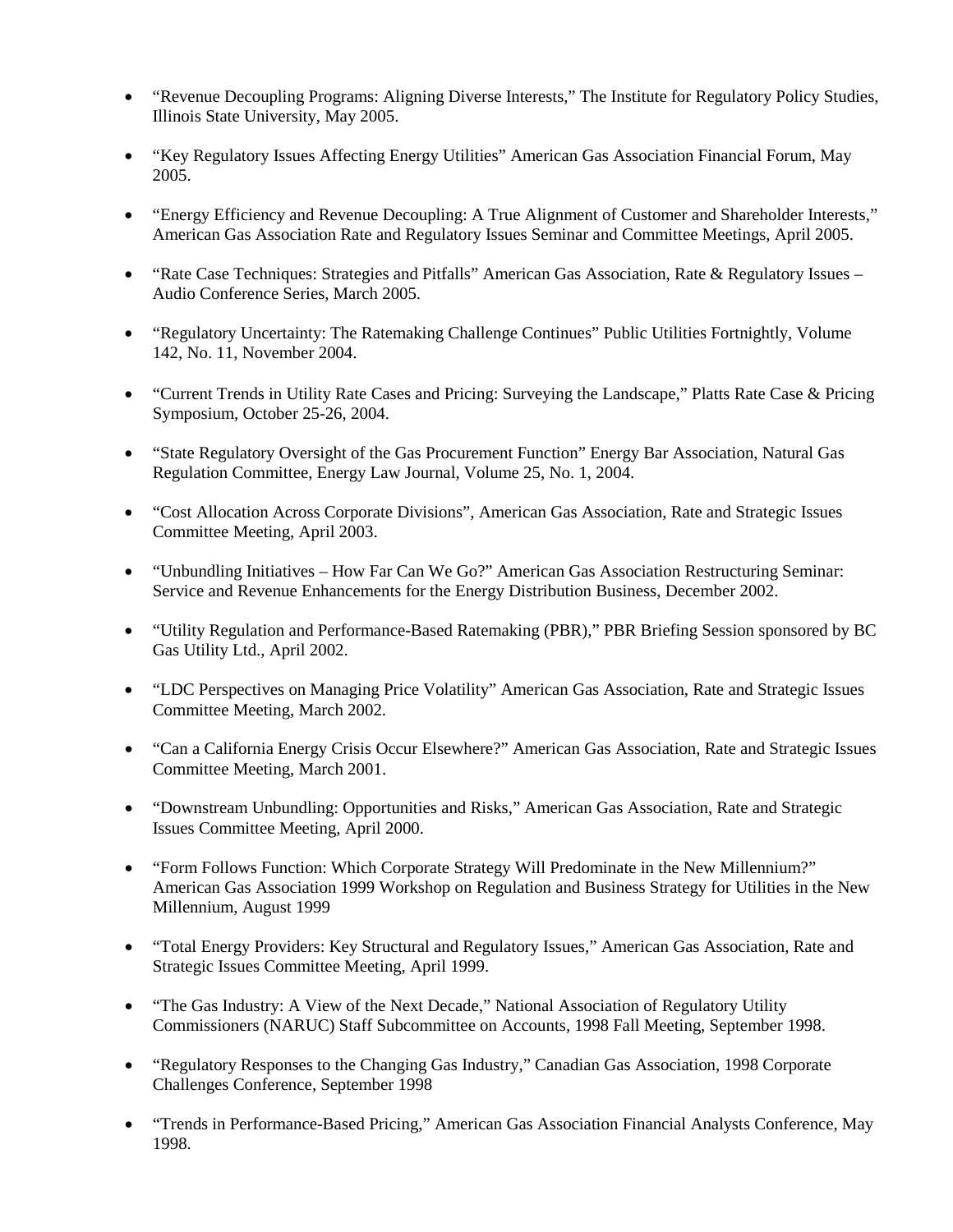- "Unbundling An Opportunity or Threat for Customer Care?" presented at the American Gas Association/Edison Electric Institute Customer Services Conference and Exposition, May 1998.
- "Experiences in Electric and Gas Unbundling," presented at the 1997 Indiana Energy Conference, December 1997.
- "Asset and Resource Migration Strategies," presented at the Strategic Marketing For The New Marketplace Conference sponsored by Electric Utility Consultants, Inc. and Metzler & Associates, November 1997.
- "The Status of Unbundling in the Gas Industry," presented at the American Gas Association Finance Committee, March 1997.
- Seminar organizer and co-moderator at the American Gas Association, "Workshop on Unbundling and LDC Restructuring," July 1995.
- "State Regulatory Update," presented at the American Gas Association Financial Forum, May 1995.
- "Gas Pricing Strategies and Related Rate Considerations," presented before the Rate Committee of the American Gas Association, April 1995.
- "Avoided Cost Concepts and Management Considerations," presented before the Workshop on Avoided Costs in a Post-636 Industry, sponsored by the Gas Research Institute and Wisconsin Center for Demand-Side Research, June 1994.
- "DSM Program Selection Under Order No. 636: Effect of Changing Gas Avoided Costs," presented before the NARUC-DOE Fifth National Integrated Resource Planning Conference, Kalispell, MT, May 1994.
- "A Review of Recent Gas IRP Activities," presented before the Rate Committee of the American Gas Association, March 1994.
- Seminar organizer and co-moderator at the American Gas Association seminar, "The Statue of Integrated Resource Planning," December 1993.
- "Industry Restructuring Issues for LDCs, presented before the American Gas Association–Advanced Regulatory Seminar, University of Maryland, 1993-1996.
- "Acquiring and Using Gas Storage Services," presented before the  $8<sup>th</sup> Cogeneration$  and Independent Power Congress and Natural Gas Purchasing '93, June 1993.
- "Capitalizing on the New Relationships Arising Between the Various Industry Segments: Understanding How You Can Play in Today's Market," presented before the Institute of Gas Technology's Natural Gas Markets and Marketing Conference, February 1993.
- "The Level Playing Field for Fuel Substitution (or, the Quest for the Holy Grail)," presented before the 4th Natural Gas Industry Forum - Integrated Resource Planning: The Contribution of Natural Gas, October 1992.
- "Key Methodological Considerations in Developing Gas Long-Run Avoided Costs," presented before the NARUC-DOE Fourth National Integrated Resource Planning Conference, September 1992.
- "Mega-NOPR Impacts on Transportation Arrangements for IPPs," co-presented before the  $7<sup>th</sup>$ Cogeneration and Independent Power Congress and Natural Gas Purchasing '92, June 1992.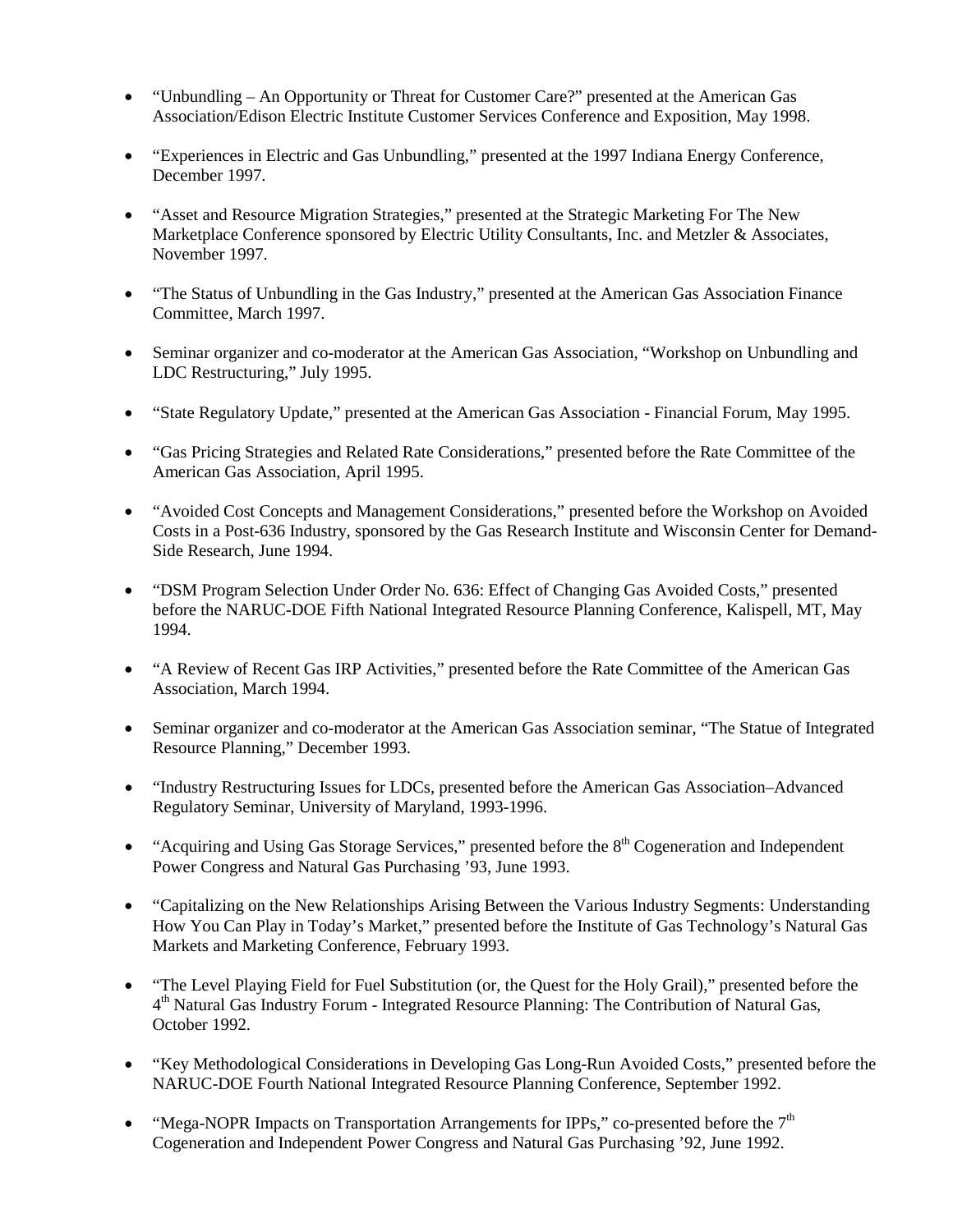- "Cost Allocation in Utility Rate Proceedings," presented before the Ohio State Bar Association Annual Convention, May 1992.
- "The Long and the Short of LRACs," presented before the Natural Gas Least-Cost Planning Conference April 1992, sponsored by Washington Gas Company and the District of Columbia Energy office.
- Seminar organizer and moderator at the American Gas Association seminar, "Integrated Resource Planning: A Primer," December 1991.
- Session organizer and moderator on integrated resource planning issues at the American Gas Association Annual Conference, October 1991.
- "Strategic Perspectives on the Rate Design Process," presented before the Executive Enterprises, Inc. conference, "Natural Gas Pricing and Rate Design in the 1990s," September 1990.
- "Distribution Company Transportation Rates," presented before the American Gas Association– Advanced Regulatory Seminar, University of Maryland 1987-1992.
- "Design of Distribution Company Gas Rates," presented before the American Gas Association Gas Rate Fundamentals Course, University of Wisconsin, 1985-1998.
- Seminar organizer, speaker and panel moderator at the American Gas Association seminar, "Natural Gas Strategies: Integrating Supply Planning, Marketing and Pricing," 1988-1990.
- "Local Distribution Company Bypass Issues and Industry Responses," (Co-author) June 1989.
- "So You Think You Know Your Customers!," presented before the American Gas Association–Annual Marketing Conference, April 1990.
- "Gas Transportation Rate Considerations A Review of Gas Transportation Practices Based on the Results of the A.G.A. Annual Pricing Strategies Survey," presented before the Rate Committee of the American Gas Association, April 1985-1991.
- "Market-Based Pricing Strategies Targeted Rates to Meet Competition," presented before the American Gas Association Annual Marketing Conference, March 1989.
- "Gas Rate Restructuring Issues Targeted Prices to Meet Competition," presented before the Fifteenth Annual Rate Symposium, University of Missouri, February 1989.
- "Gas Transportation Rates An Integral Part of a Competitive Marketplace," *American Gas Association, Financial Quarterly Review*, Summer 1987.
- "Gas Distributor Rate Design Responses to the Competitive Fuel Situation," *American Gas Association, Financial Quarterly Review*, October 1983.
- "Demand-Commodity Rates: A Second Best Response to the Competitive Fuel Situation," presented before the American Gas Association, Ratemaking Options Forum, September 1983.
- Cofounder, course director and instructor in the annual course, "Principles of Gas Utility Rate Regulation" sponsored by The Center for Professional Advancement 1982-1987.
- "Current Rate and Regulatory Issues," presented before the National Fuel Gas Regulatory Seminar, July 1986.